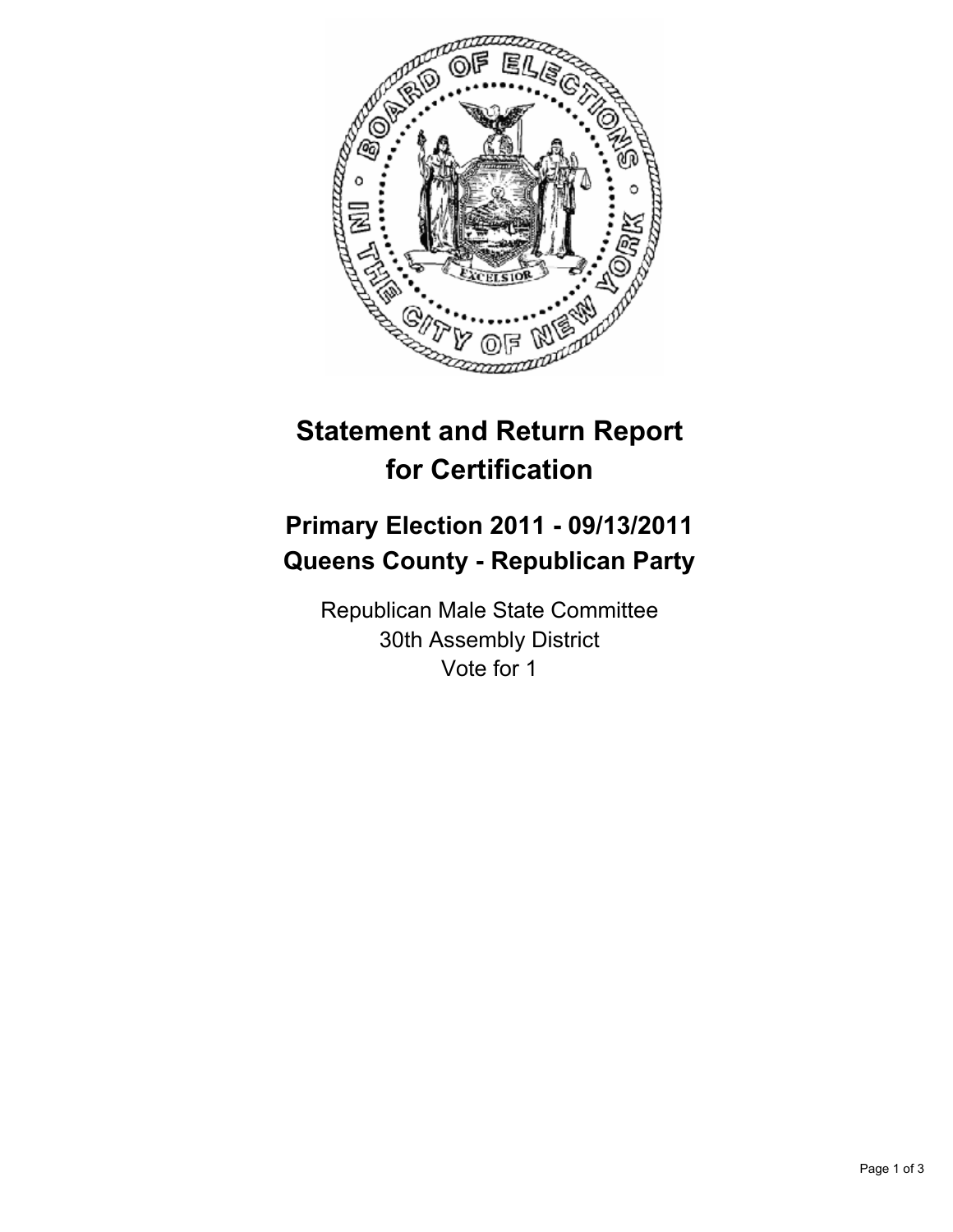

## **Assembly District 30**

| <b>PUBLIC COUNTER</b>                                    | 861      |
|----------------------------------------------------------|----------|
| <b>EMERGENCY</b>                                         | 0        |
| ABSENTEE/MILITARY                                        | 41       |
| FEDERAL                                                  | 0        |
| <b>SPECIAL PRESIDENTIAL</b>                              | $\Omega$ |
| <b>AFFIDAVIT</b>                                         | 6        |
| <b>Total Ballots</b>                                     | 908      |
| Less - Inapplicable Federal/Special Presidential Ballots | 0        |
| <b>Total Applicable Ballots</b>                          | 908      |
| <b>FRANK P MESSANO</b>                                   | 292      |
| ANTHONY P. NUNZIATO                                      | 545      |
| <b>BOB TURNER (WRITE-IN)</b>                             | 2        |
| CHRISTOPHER M RODRIGUEZ (WRITE-IN)                       | 1        |
| DAVID ROSASCO (WRITE-IN)                                 | 1        |
| <b>Total Votes</b>                                       | 841      |
| Unrecorded                                               | 67       |